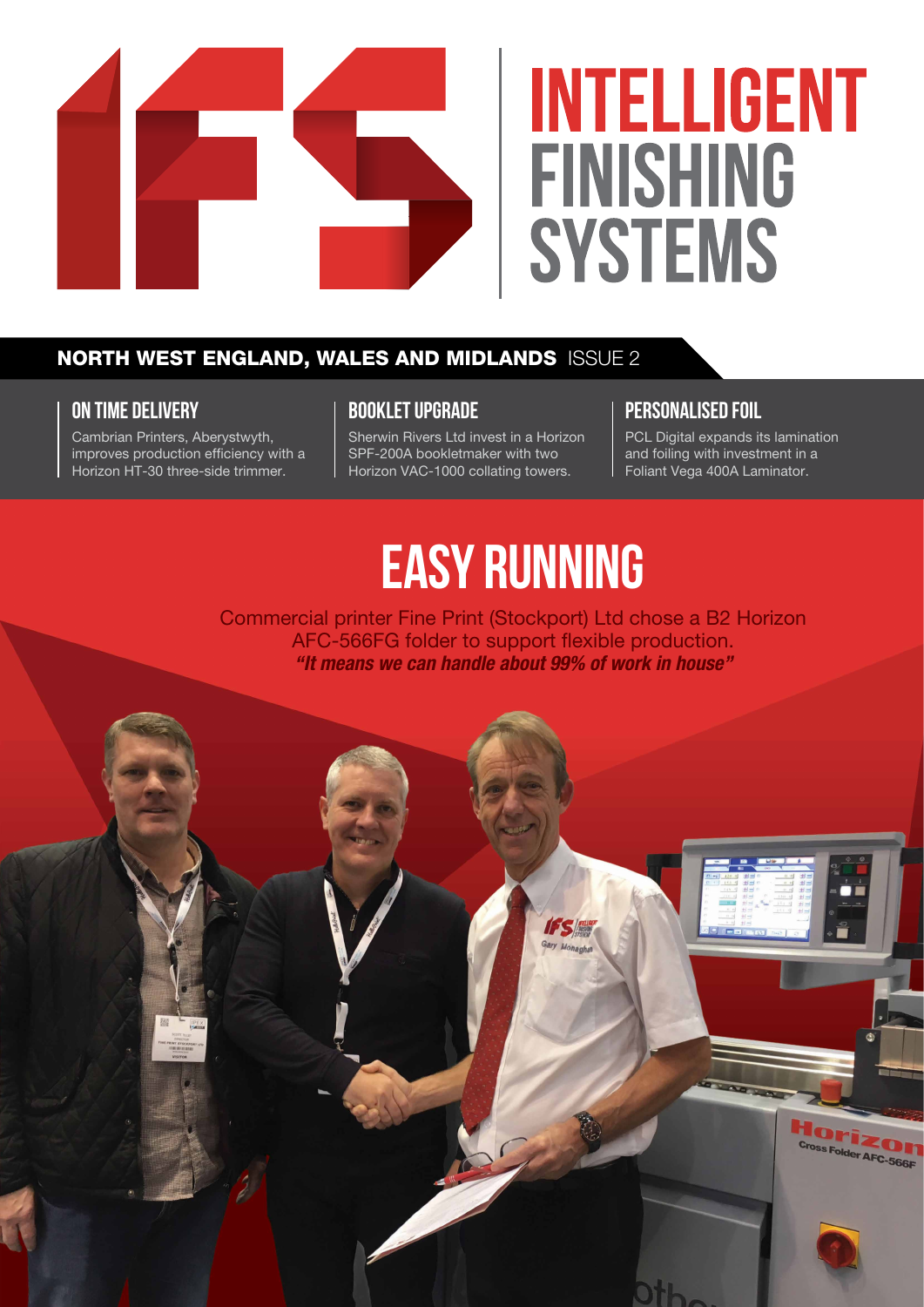# **HELLO& WELCOME**

### **Welcome to the latest version of our newsletter. In this issue we start with a look at some of the most popular systems in our broad portfolio. They include:**

#### Horizon StitchLiner Mark III

The next-generation StitchLiner builds on the hugely successful innovative StitchLiner series. Complete with servo drive technology, the system runs at a maximum speed of 6,000bph and up to 12,000bph with two-up production. It is also capable of producing A4 landscape booklets at speeds of up to 5,300bph. Equipped with a new large 12.1″ HD colour touch screen it offers enhanced operation with fully automated job set up in less than a minute making it 30% faster than the StitchLiner 5500.

#### Horizon BQ-480

The variable four-clamp 800bph perfect binder delivers a faster set-up speed with an improved production speed for variable book production. It features customized automated setup accounting for paper type, signature vs loose sheet, sewn book blocks, notch binding and other key factors for higher quality with less effort. The BQ-480 supports both EVA hotmelt glue and PUR hotmelt glue. A rigid clamping system holds the book block firmly in position and a unique book delivery mechanism delivers the book gently for high quality books up to 65 mm.

#### Horizon HT-1000V

The Horizon HT-1000V variable three-knife trimmer produces high quality variable short-run and book of one production at up to 1,000 books per hour. It can handle untrimmed and trimmed sizes, up to 65mm thick. It features a uniquely designed user-friendly interface that enables intuitive operation and fine-tune adjustment. 200 jobs can be memorized for repeat orders or special applications.

#### Foliant Mercury 530NG

The 25mpm B2+ Mercury 530NG heavy-duty industrial laminating system includes a Heidelberg suction feeder and a high speed bump separator as standard. It is perfect for processing both digitally and litho printed B2+ sheets. The Foliant Multi-functional Inprinting Unit makes foiling and spot varnish fast and affordable for short run and personalised print. It runs a wide range of colours including gold, silver, red and green and a clear gloss for spot varnish. It suits a broad range of end uses from corporate stationery to POS and book covers.

# **Horizon HT-30 ON TIME DELIVERY**



L-R Karl Gater, Cambrian Printers Director and Lee Fowler, IFS Technical Sales.

Cambrian Printers, the Aberystwyth specialist in short run colour printing, has improved production efficiency with a Horizon HT-30 three-side trimmer. The operation, recently acquired by Pensord, produces periodicals, catalogues, threadsewn hard and soft cover books. Karl Gater, Cambrian Printers DIRECTOR, EXPLAINS:

We wanted to improve efficiency in our short run book production. The Horizon HT-30 joins our Muller Martini binding line that was managing a mix of short and medium volume book binding. 80% of our work goes through the binder and time was lost when setting up our existing three knife trimmer on very short run work. There was a bottleneck. Now, with the Horizon HT-30 we can trim books almost instantly with minimal set up and operator involvement. Short run production is a much more efficient process that benefits the business and our customers alike. The Horizon HT-30 also provides short term back up in the event of breakdowns on our existing trimmer. It will help us ensure we are always able to deliver on time."

As for return on investment he states: "It was not an investment based on financial gains or payback. It was made to deliver efficiency gains and peace of mind in ensuring business continuity in the event of other equipment failure." Before investing Cambrian visited IFS open houses and carried out tests on various perfect bound books in the showroom. Gater adds: "This was our first investment with IFS and Horizon. The machine was delivered, installed and in production, in a short time, from point of order to production.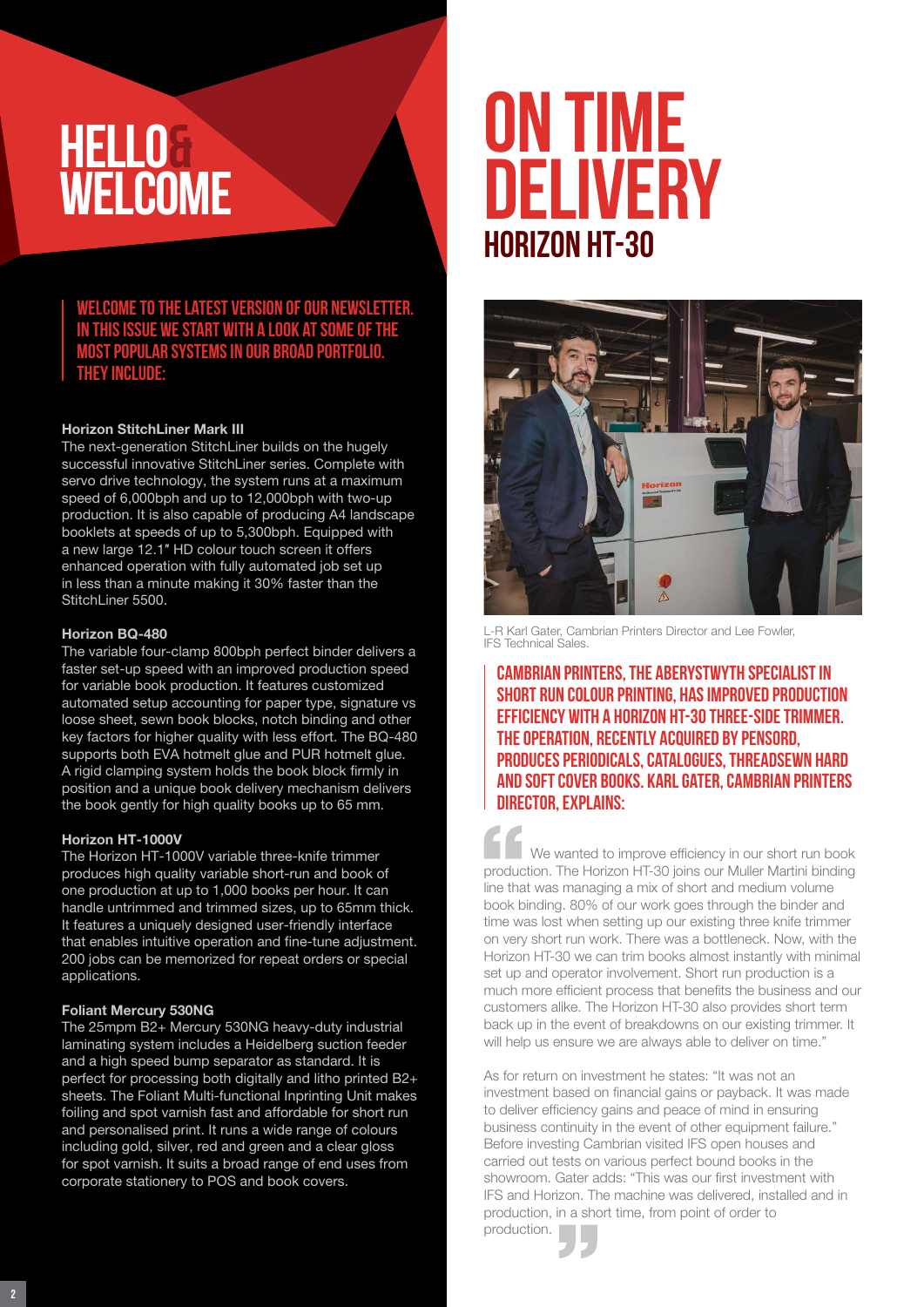# **Horizon AFC-566FG EASy RUNNING**



L-R Scott Tilley and Lee Tilley from Fine Print (Stockport) Ltd with Gary Monaghan, IFS Technical Sales.

Commercial printer Fine Print (Stockport) Ltd chose a B2 Horizon AFC-566FG folder to support flexible production. The Stockport family-run firm with 12 employees was founded by Jack Tilley in 1990. Day-to-day operations are now managed by his sons Lee and Scott.

It produces a wide range of commercial print from leaflets to complex corporate brochures, folders and magazines for a wide range of local and national companies. Lee explained the reason for the investment:

We were being asked to do a lot more small format work and wanted a system that was quick to set up and easy to run. The demo went well and that convinced us."

Scott added: "We were sending this work out and so had to wait for it to be returned. That meant a lead time of a couple of days. Now we will be able to do it inhouse which will be much faster and also save costs."

Continues Lee: "We will also be able to manage a wider range of options. It means we can handle about 99% of work in house." He concluded: "We expect return on investment in two years.

> *It means we can handle about 99% of work in house*

# **Horizon SPF-200A BOOKLET UPGRADE**



L-R Managing Director Steven Stanley and Production Manager Jason Tilsley with the Horizon SPF-200A.

Stoke-on-Trent full service print specialist Sherwin Rivers Ltd has invested in a Horizon SPF-200A highly automated bookletmaker with two Horizon VAC-1000 collating towers. The system replaces a 20-year old Horizon bookletmaker and Managing Director Steven Stanley comments:

We ran the old system for many years and it had very little downtime. That made choosing another Horizon easy. We only made the decision to upgrade because we had started producing a 72-page booklet and we didn't have enough collator capacity. We were collating a section and then dropping it on which was time-consuming. "Since we installed the bookletmaker the 72-page job takes half the time. In the first three days we completed almost 11,000 booklets. It sets up in three minutes as opposed to 15 to 20 and it is so easy to change over book sizes. "We were used to running a five-day week on the old bookletmaker and now we only need to run a four-day week. That means we have much more capacity and can start looking for new work."

The Horizon wasn't an automatic choice as Steven explains: "We did look at other suppliers but we kept coming back to the Horizon's build quality. It is also simple and fast to set up. The fact the old Horizon was reliable for so long was another big plus for us. We are continuously reviewing and updating our services and solutions. We knew we had to replace the older system and after looking at what was available the Horizon SPF-200A was the best choice for us. We think that it is likely that it will have paid for itself in two years.